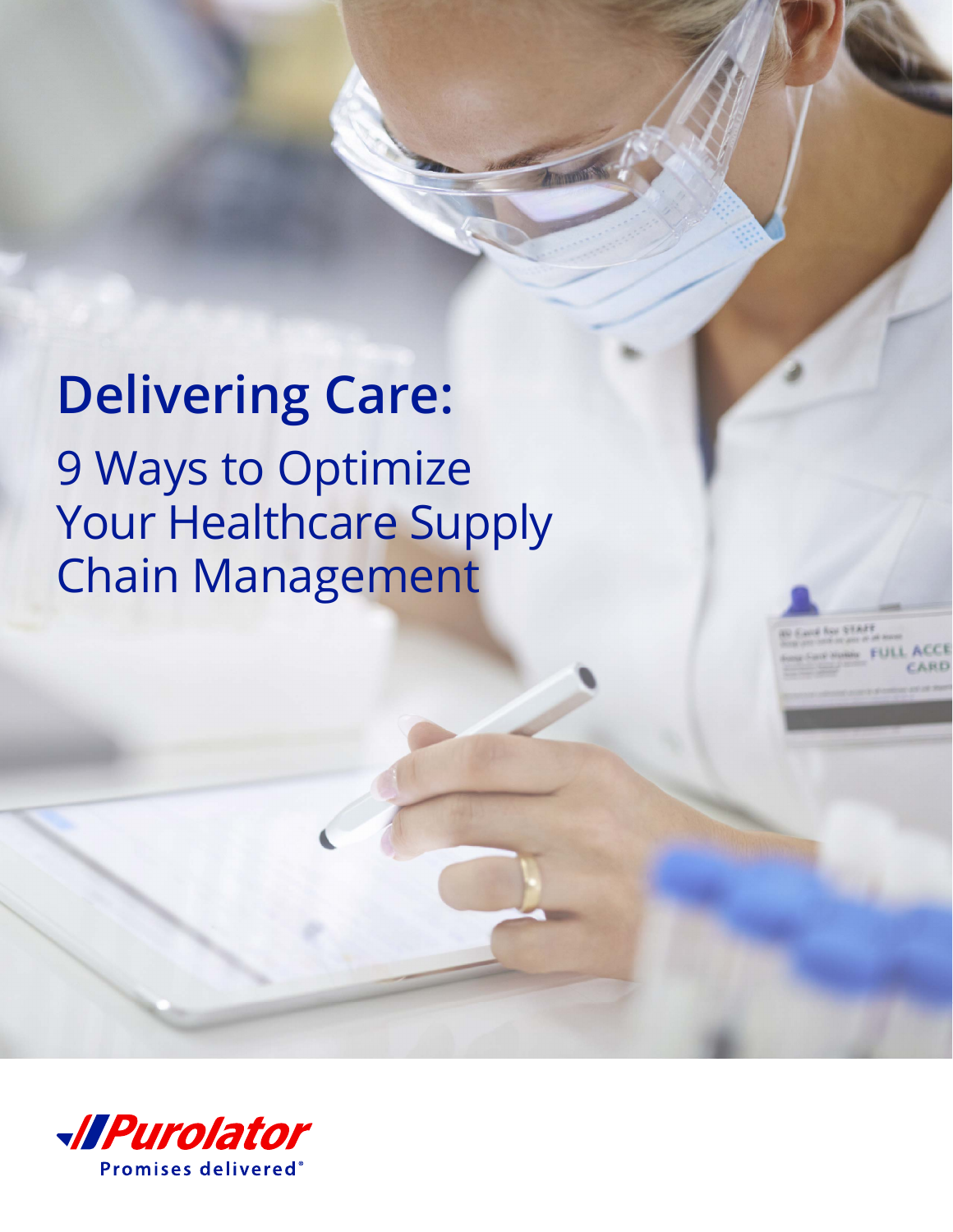# Our Health Care Landscape Is Evolving

Back in 2015, industry watchdog Wait Time Alliance declared that "current demand for home care and long-term care is not being met and this gap will increase." In response to this demand, healthcare supply chain management models needed to shift. Five years on, we're in the midst of a global pandemic – and this statement has never been so relevant.

On top of this demand, Canada's population is getting older, and in turn, more people are living with chronic conditions. While hospitals and other medical facilities have the most options and expertise to treat these conditions, many are now preferring to stay at home for treatment. This is likely due to innovative in-home testing devices gaining popularity and home administered treatments that have reduced the need for many traditional

doctor visits. In turn, the healthcare supply chain has been stretched beyond hospitals and clinics. During 2020, many people became less comfortable to visit hospitals, adhering to global mandates to "stay home" during the outbreak of COVID-19. With the current climate in mind, home healthcare solutions have become a top priority for patients and healthcare workers alike.

So how do you balance the increasing demand with the changes to our healthcare landscape?

One effective tool is a properly managed healthcare supply chain that is optimized for fluctuations.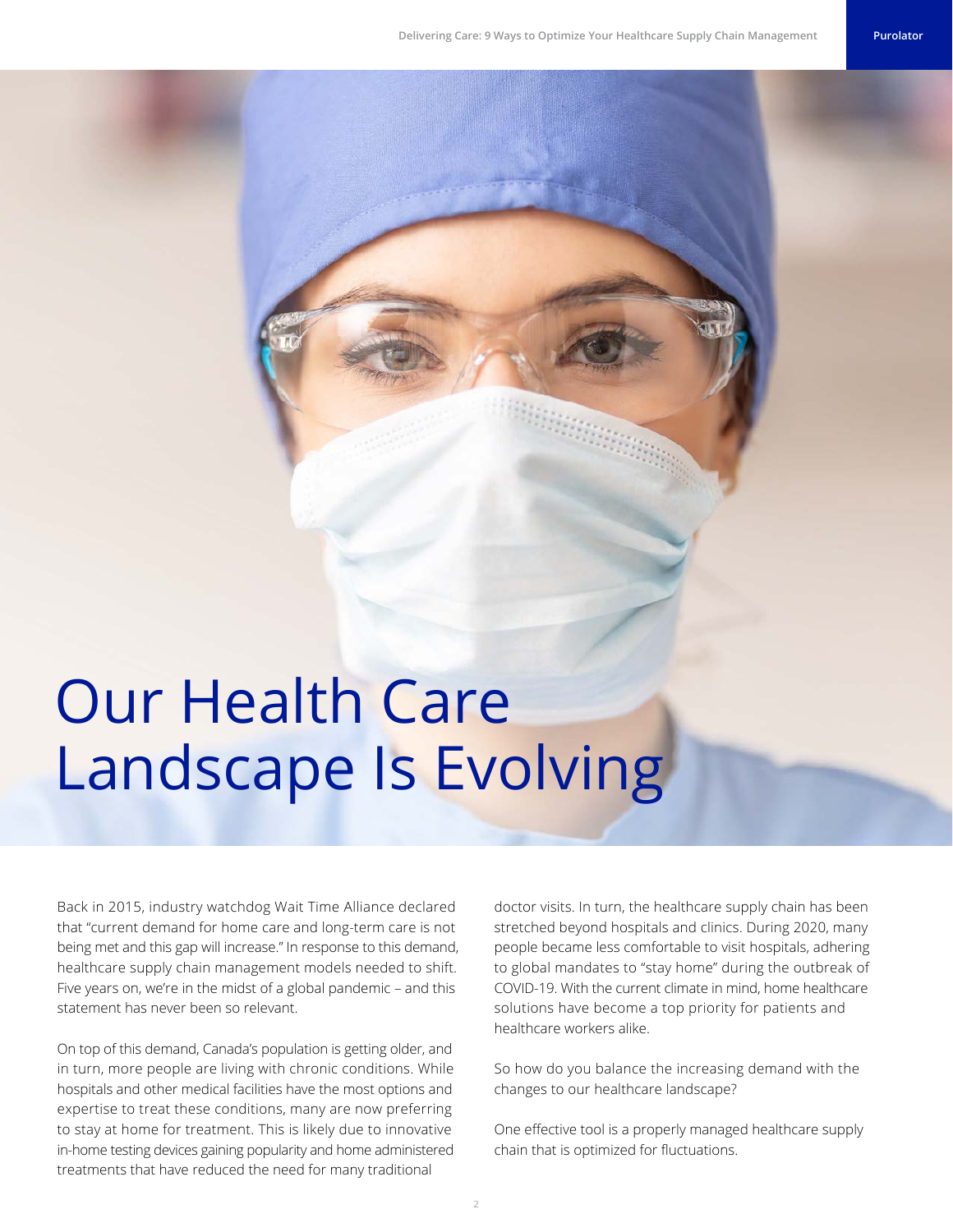

### **An ageing population**

As we continue to live longer, the average age of Canadian citizens continues to rise too. In 2016, seniors [outnumbered children](https://www.cbc.ca/news/politics/2016-census-age-gender-1.4095360#:~:text=The%20increase%20in%20the%20share,age%20just%20five%20years%20ago.) in Canada for the first time ever. And by 2036, the number of [seniors could reach](https://www150.statcan.gc.ca/n1/pub/11-402-x/2011000/chap/seniors-aines/seniors-aines-eng.htm) [between 9.9 and 10.9 million people](https://www150.statcan.gc.ca/n1/pub/11-402-x/2011000/chap/seniors-aines/seniors-aines-eng.htm) accounting for about 23–25% of the overall population.

Seniors are much more likely to have [one or more chronic health conditions](https://www.longwoods.com/content/22485//chronic-conditions-more-than-age-drive-health-system-use-in-canadian-seniors) than adults aged 45 to 64.



### **What Your Healthcare Supply Chain Should Accomplish**

Whatever the size or scope of your organization, effective healthcare supply chain management involves a delivery partner that offers a range of solutions and specialized [services](https://www.purolator.com/en/business-solutions/solutions-industry/healthcare), along with the expertise and technology that connect each step.

#### **Your partner should:**

- Provide specialized handling
- Reduce transit time
- Guarantee delivery
- Offer flexibility & scalability
- **◆** Ensure visibility & tracking **Maintain discretion** Optimize cost-efficiencies Incorporate global sourcing Comply with regulations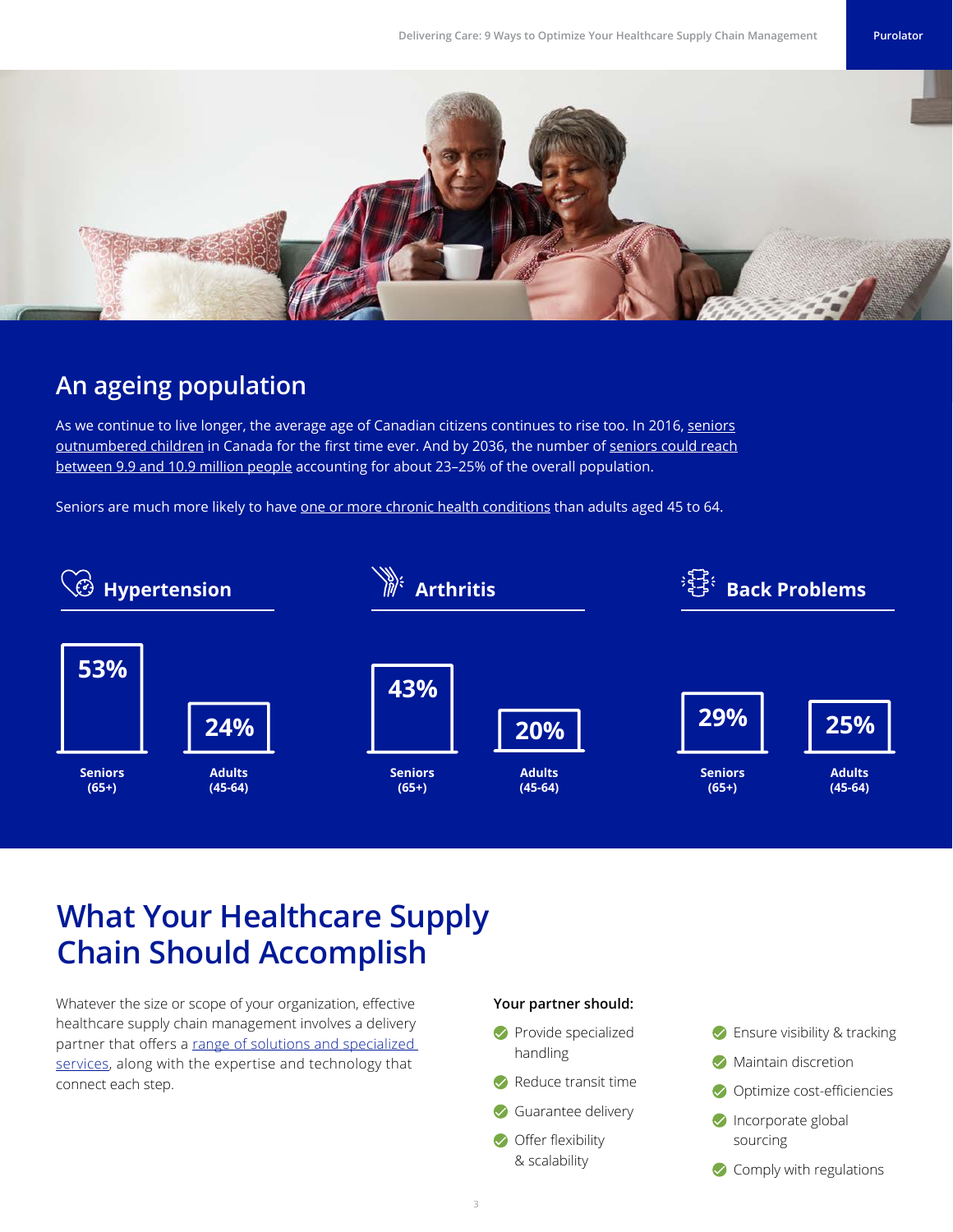

## **Specialized Handling 1**

As new generations of devices and techniques are developed, supply chains must evolve to properly deliver the technology.

[White-glove services,](https://www.purolator.com/en/business-solutions/solutions-industry/healthcare) after-hours delivery and specialized handling protocols keep both products and people safe through the shipping of delicate or dangerous materials – not just to hospitals, but to patients' homes and long-term care facilities as well.

## **Reduced Transit Schemes 2**

Stocking resources on-site isn't always possible, and timing is critical when it comes to medical products. Delays don't just raise costs; they can increase wait times and even risk patients' well-being.

Fast delivery requires familiarity with the ["last-mile of delivery,](https://resources.purolator.com/winning_the_last-mile_challenge_ebook/)" whether it's a downtown core or a quiet neighbourhood. And positive relationships with the front desk or personal care professionals receiving the order can make a big difference.

### **Guaranteed Delivery 3**

Your healthcare supply chain partner needs to be able to provide firm delivery dates – and stick to them. Missed deadlines can result in inadequate care.

This means coordinating with the tight schedules of clinic and hospital staff as well as the more fluid schedules of patients. And being on time is absolutely critical for those relying on home deliveries of medication.

**Canada has substantial capacity to support growth in the medical device industry and ... is an ideal home for a global medical device innovation hub.**

> **Ivey Centre for Health Innovation and Leadership Report**



The wide variation of health care product types creates intricate inventories, often spread across many locations. Without precise monitoring of inventory, inefficiencies happen. Your partner needs to respect confidentiality at every stage of the supply chain. Effective management of your healthcare supply chain should include visibility at every level: not just in detailed manifests but in shipment tracking tools for home care patients who want to stay informed.

#### **Flexibility & Scalability 5**

Just as manufacturers must be ready to rapidly increase inventory in an emergency, delivery solutions need to match demand. When a particularly bad flu season hits, your supply chain has to respond, so it should be able to re-prioritize easily.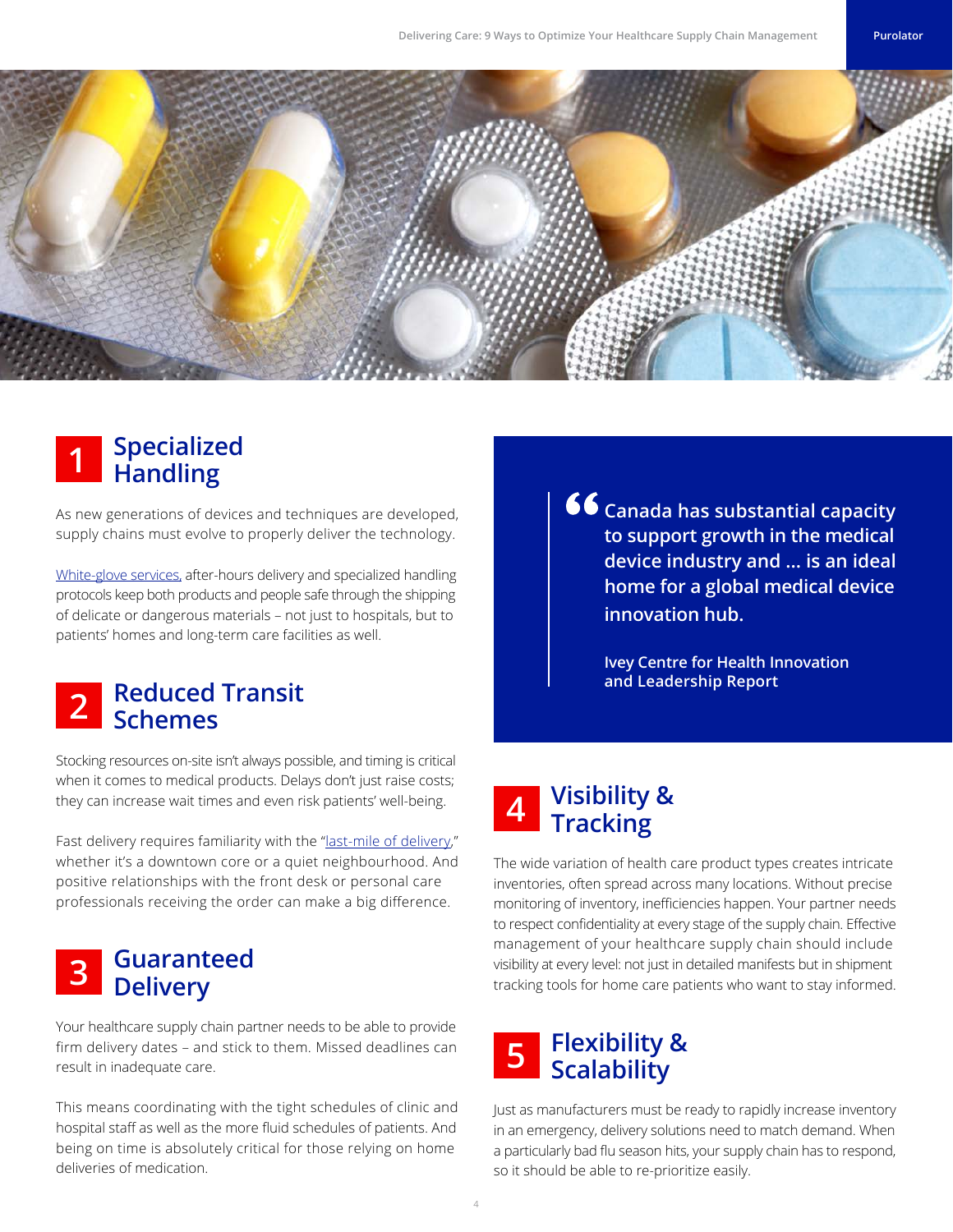

### **To vaccinate or not? During a pandemic vs. normal times.**

Vaccinations have been proven to safely protect our society against many dangerous diseases – though some people are still hesitant about their safety and effectiveness. To protect Canadians at high-risk for influenza-related complications or hospitalizations, Canada's goal is to have 80% of adults [receiving vaccinations by 2025](https://www.canada.ca/en/public-health/services/immunization-vaccine-priorities/national-immunization-strategy/vaccination-coverage-goals-vaccine-preventable-diseases-reduction-targets-2025.html#1.4.1).

The COVID-19 pandemic has impacted the health and wellbeing of our society and vaccinations seem a more prevalent topic than ever. But, will the public respond well to a vaccine? We looked back at the Swine Flu – declared a pandemic in 2009 – as a rough comparison.

#### **During a pandemic:**

#### **Year of vaccination**

In mid-October 2009, Health Canada approved a vaccine for H1N1 influenza, followed by the largest vaccination campaign in Canadian history.

#### **In normal times:**

Number of Canadians that received the 2018- 2019 influenza vaccine during a normal season.

#### **How many were vaccinated?**



**Between [40% and 45%](https://www150.statcan.gc.ca/n1/pub/82-003-x/2010004/article/11348-eng.htm) were vaccinated during the 2009 campaign**

**[42%](https://www.canada.ca/en/public-health/services/publications/healthy-living/2018-2019-influenza-flu-vaccine-coverage-survey-results.html) were vaccinated during the 2018–2019 season**

#### **More about the outcome...**

Why so little during a declared pandemic? The most frequent reason was "did not think it was necessary," cited by [74% of those not vaccinated](https://www150.statcan.gc.ca/n1/pub/82-003-x/2010004/article/11348/findings-resultats-eng.htm).



The number of people getting vaccinated has been increasing during normal seasons:

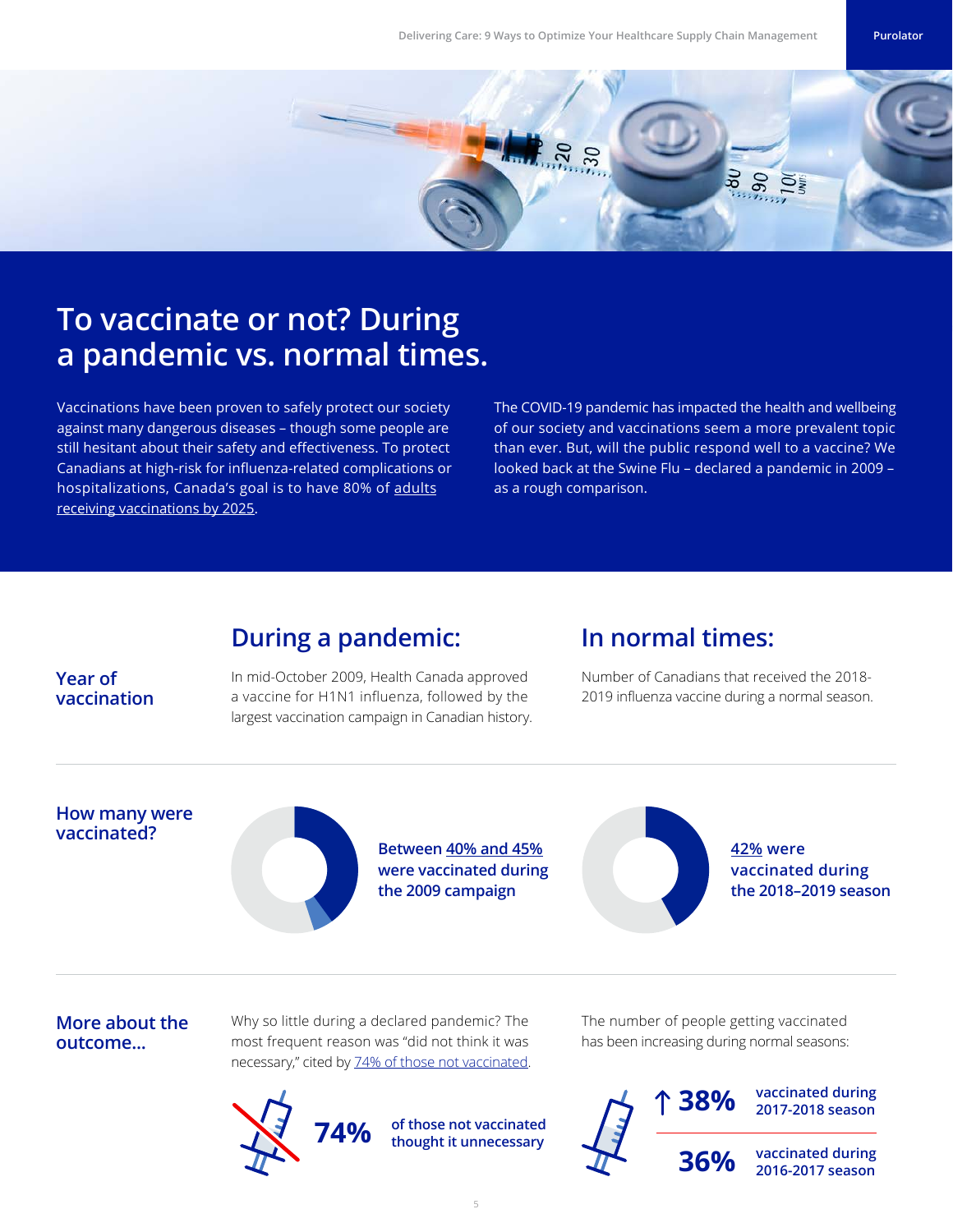

# **\$250,000**

An organization can face a fine of up to \$250,000 for violating the Personal Health Information Protection Act.



Privacy is critical, especially for home care providers. Non-descriptive packaging can ensure that medication or medical equipment remains unidentifiable until it reaches the patient or provider.

## **Cost-efficient without compromise 7**

Canada's medical supply industry is highly competitive, and foreign websites such as Amazon and Alibaba are beginning to offer medical products at discount prices.

As a result, Canadian health care supply companies are under market pressure to reduce costs and find opportunities for the savings they – and their customers – need, without compromising quality or sacrificing on-time deliveries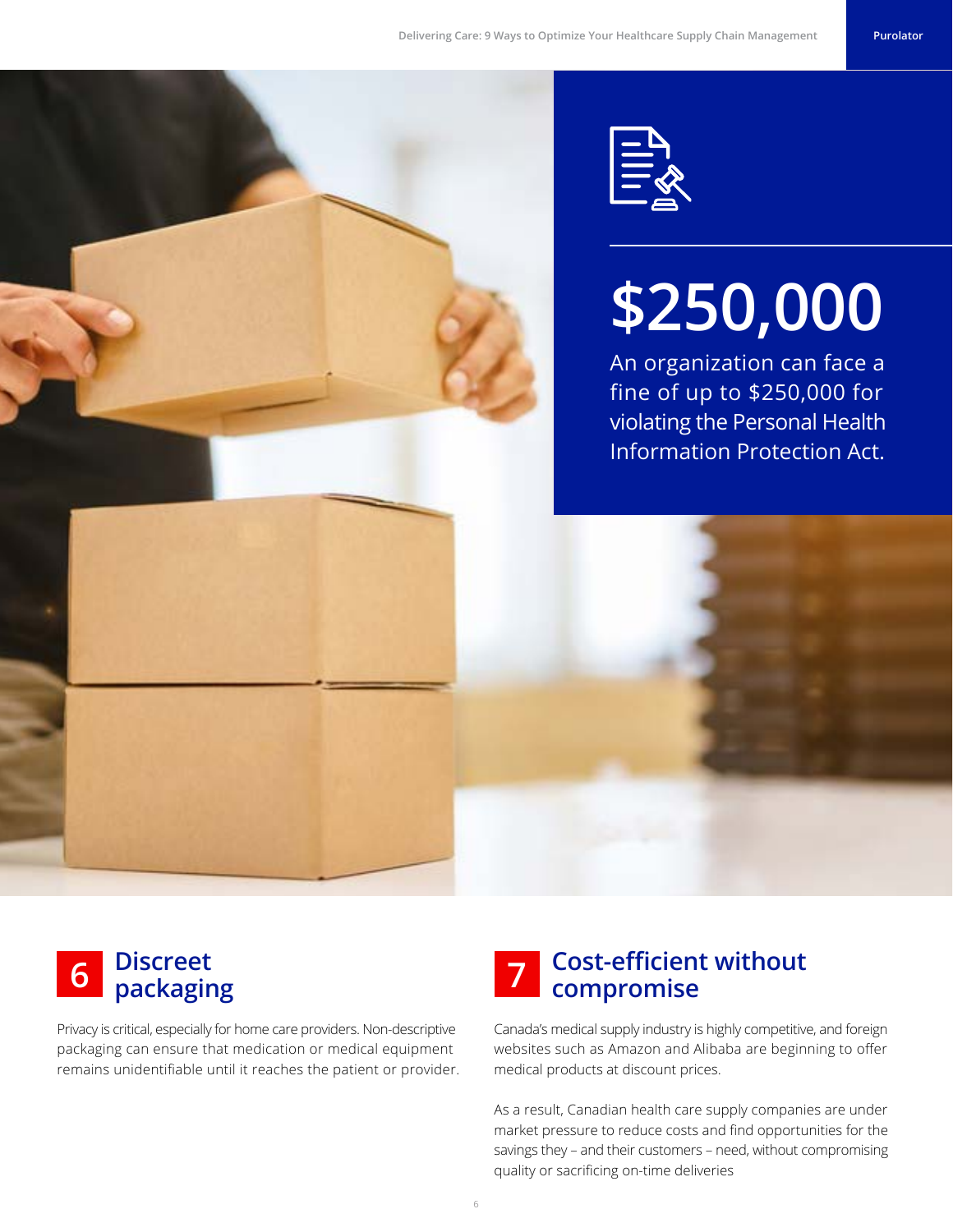## **Global Sourcing 8**

With the majority of [medical devices](https://resources.purolator.com/best-practices-in-medical-supplies-logistics/) entering from outside our borders, an effective supply chain partner should understand and adhere to all customs requirements. Familiarity with the regulations of the countries of origin, especially the United States, can therefore be valuable.

Delays at the border can have a ripple effect across each step of the chain and are especially harmful to products that require special storage conditions.

### **Regulatory Compliance 9**

Your healthcare supply chain partner must understand the range of [laws and regulations that govern the medical products](https://resources.purolator.com/3-smart-ways-to-avoid-regulatory-compliance-mistakes/) it stores, handles and transports, such as the Food and Drug Act, and remain compliant throughout each step. Medical devices are rated Class I–Class IV. Class I devices are low-risk products such as bandages, but the higher classifications require specific licences. An effective partner will understand which licences it is required to have and ensure it obtains them.



# **80%**

of medical products are imported with about 44% being imported from the US.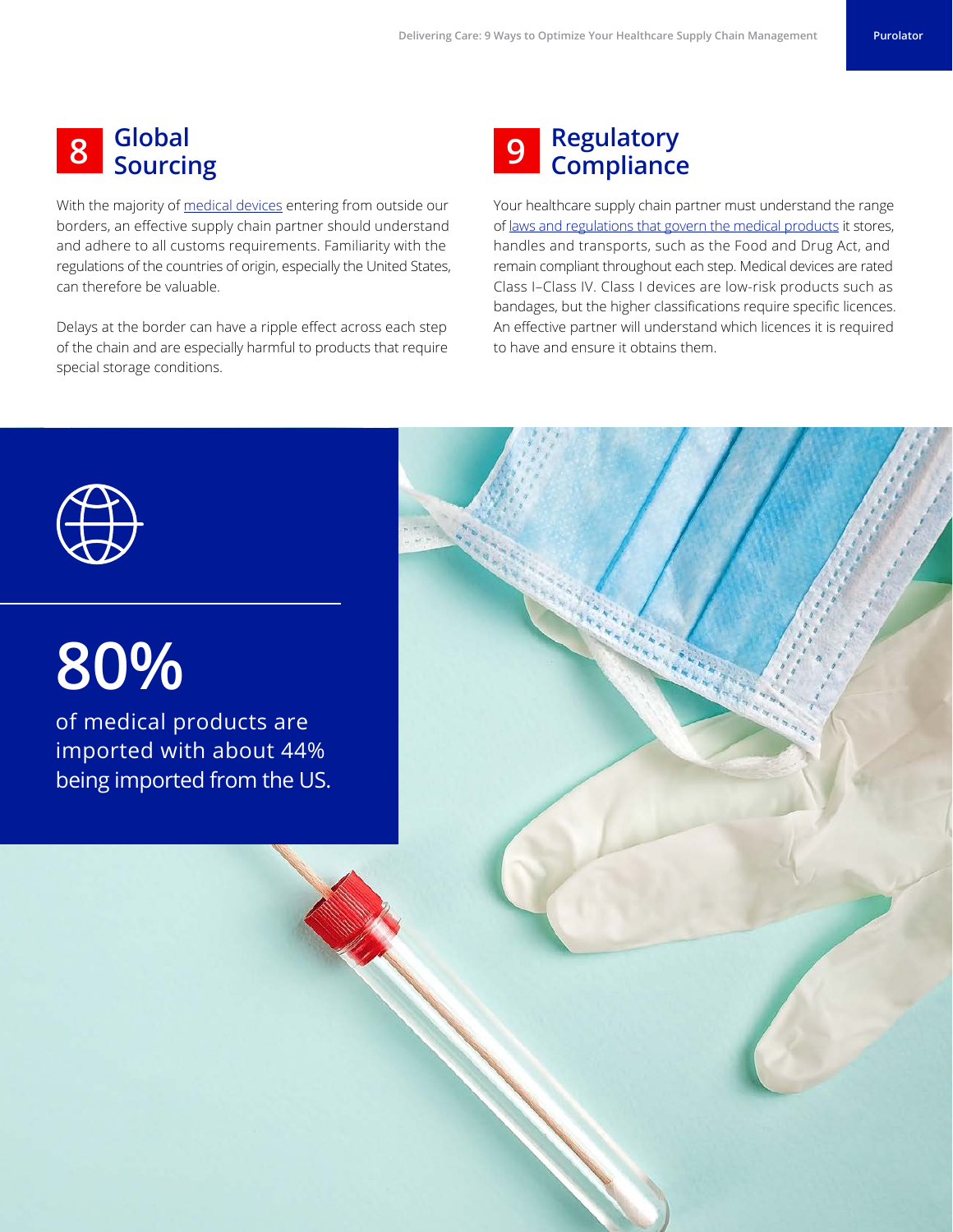

### **We're Ready for the New Normal**

As you look for the right supply chain partner for your business, consider Purolator. We understand the Canadian healthcare market, and we're committed to delivering exceptional service. We designed our supply chain for the future realities of the healthcare industry, and your current day-to-day needs. Our cost-effective solutions cover every aspect of your day-to-day needs, including [import and](https://www.purolator.com/en/shipping/us-international/importing-canada)  [border-clearance management](https://www.purolator.com/en/shipping/us-international/importing-canada), warehousing, transportation and returns processing.

The demands of healthcare are constantly fluctuating, so our services are always able to scale beyond your average requirements. During the COVID-19 pandemic, we've leveraged our vast network to deliver over 8 million respirators and 24 million pieces of personal protective equipment, including masks, gloves and gowns – and we're still going strong. We're also delivering COVID-19 testing kits and diagnostic equipment to hospitals to help the federal government accelerate its testing goals.